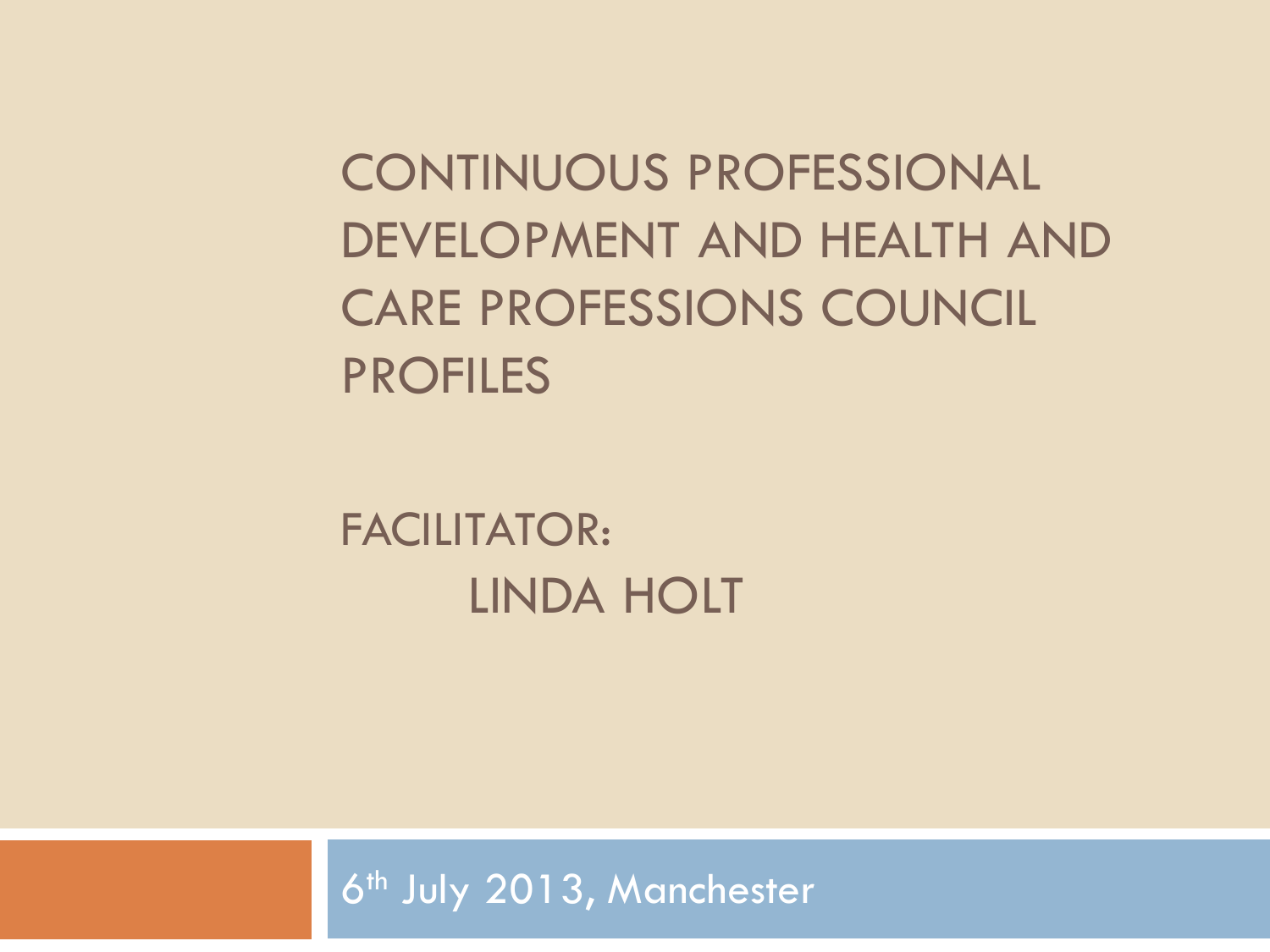#### Responsibilities

- $\Box$  Of the social worker HCPC requirement is that the social worker needs to take responsibility for their CPD regardless of where they work and to value a wider range of learning as described on <http://www.hcpc-uk.org/registrants/cpd/evidence/>
- □ Of the social worker's manager/employer Supervision, Training and development, Career structure and PCF development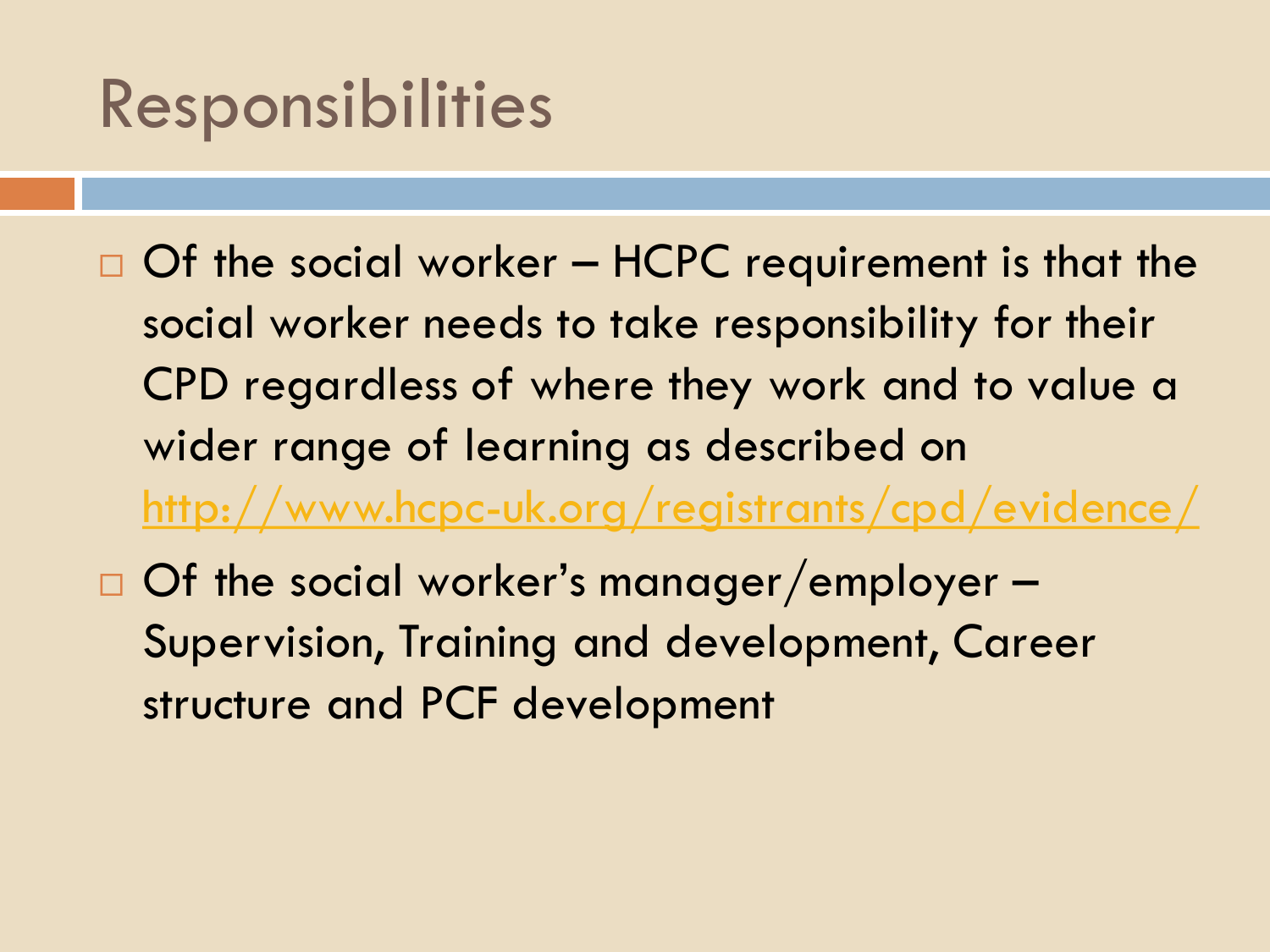#### Background

- □ Social Workers registration and regulation became responsibility of HCPC from 1<sup>st</sup> December 2012
- □ HCPC is the regulatory body for other health professionals such as Psychologists and Occupational Therapists
- □ All professionals have to meet the standards set by HCPC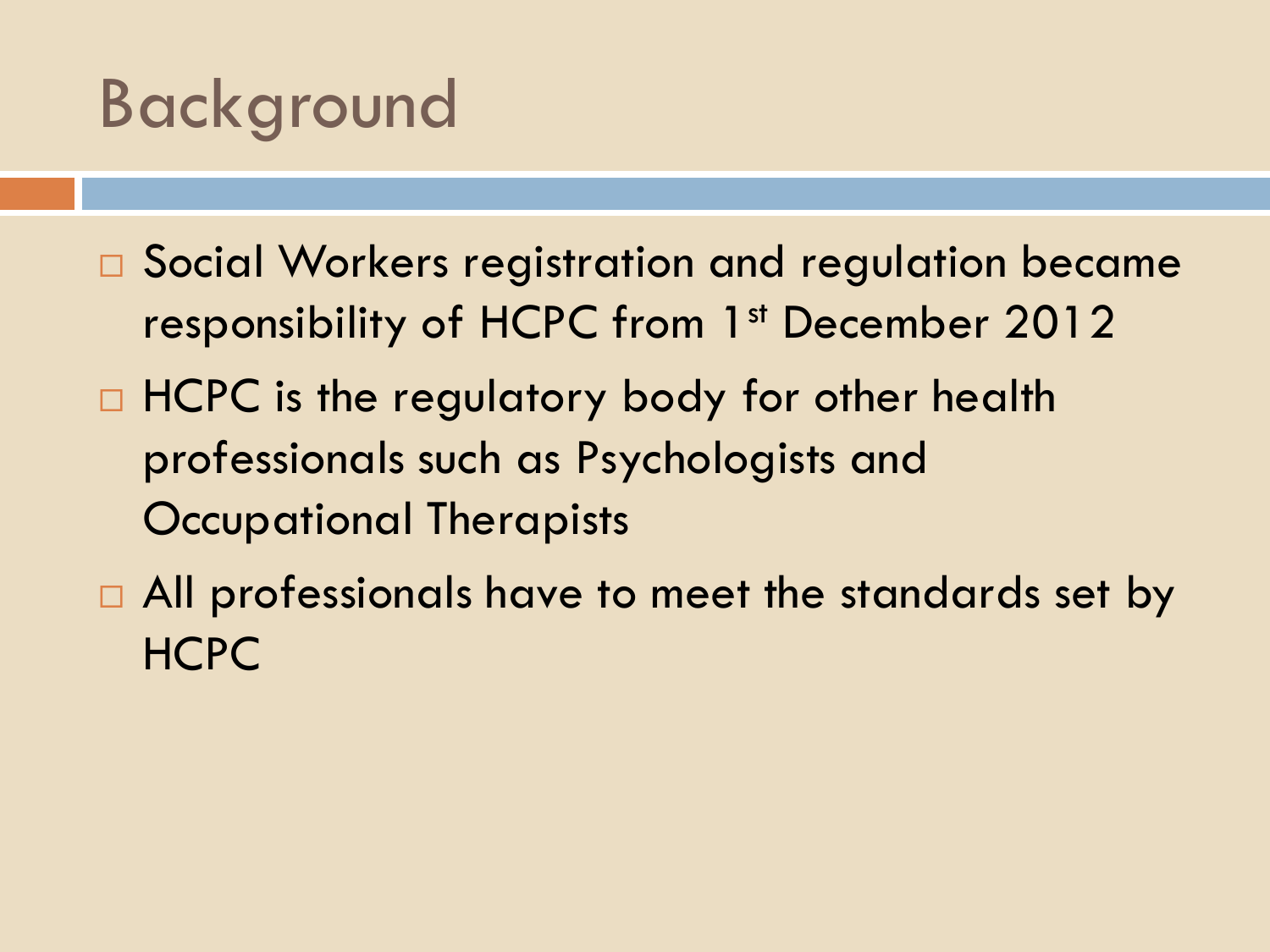#### Background continued

- □ After 2 years of registration social workers will need to be able to demonstrate how they meet the HCPC standards for renewal of their registration
- □ A percentage of registrant social workers will be selected to present a portfolio of evidence to HCPC. The evidence will be a CPD profile demonstrating how the HCPC standards have been met.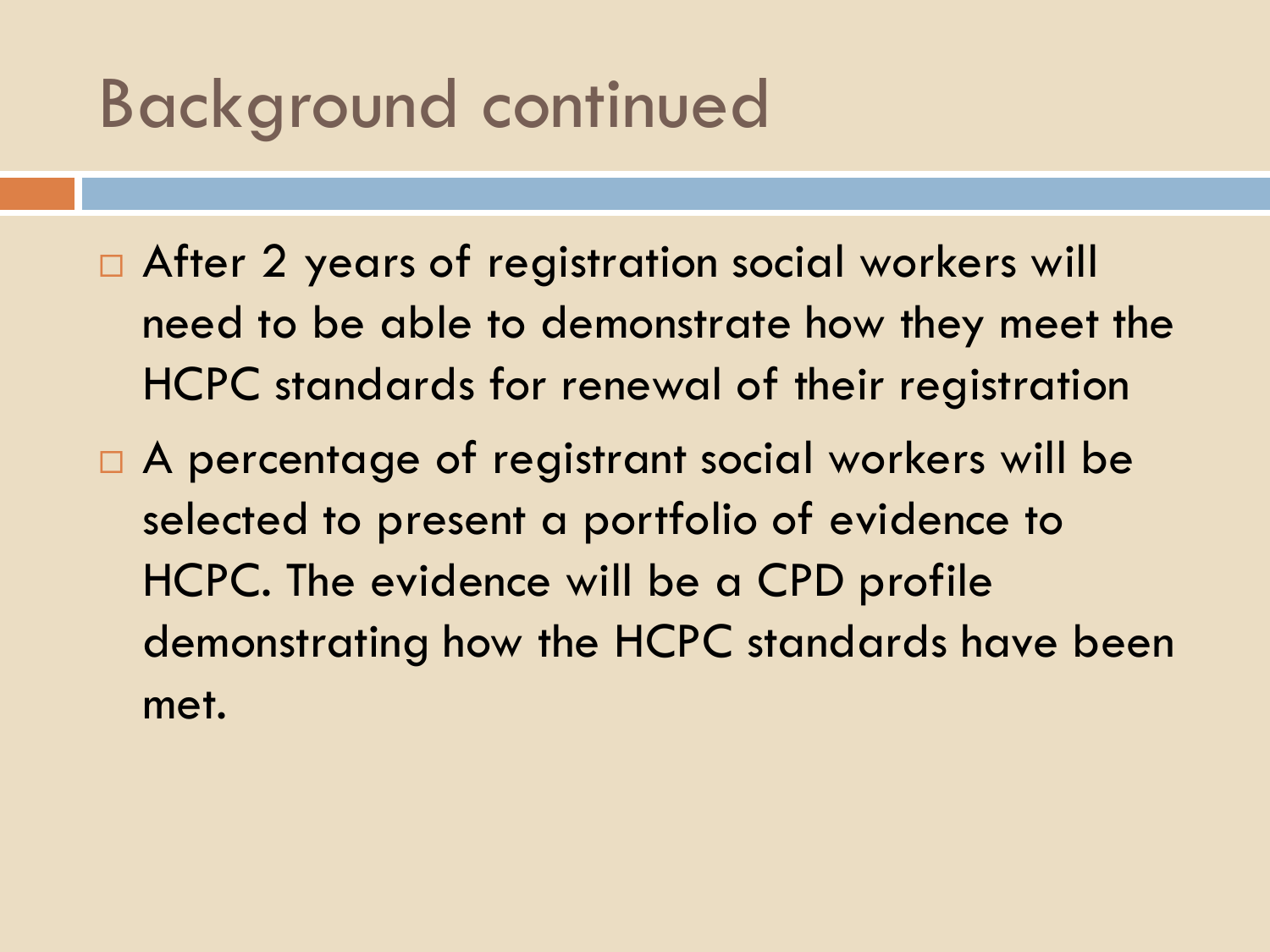## HCPC CPD standards Registrants Must:

- **1**. Maintain a continuous, up-to-date and accurate record of their CPD activities;
- **2**. Demonstrate that their CPD activities are a mixture of learning activities relevant to current or future practice;
- **3**. Seek to ensure that their CPD has contributed to the quality of their practice and service delivery;
- **4**. Seek to ensure that their CPD benefits the service user; and
- **5**. Upon request, present a written profile (which must be their own work and supported by evidence) explaining how they have met the standards for CPD.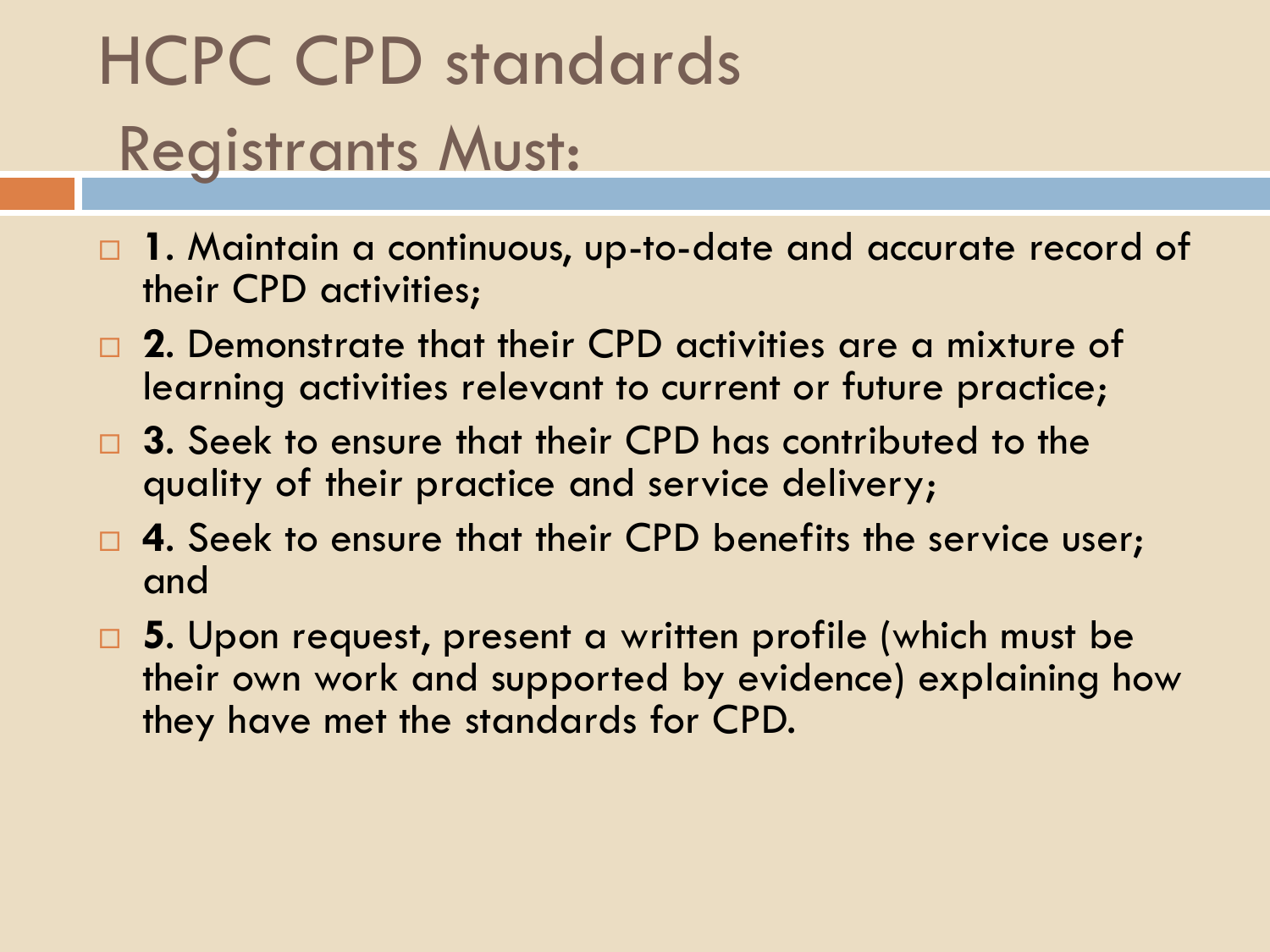## PCF and HCPC Standards of **Proficiency**

- □ College of SW has mapped the relationship between Professional Capabilities Framework statements at end of last placement/qualifying level to the HCPC Standards of Proficiency.
- □ Information available on TCSW website and HCPC website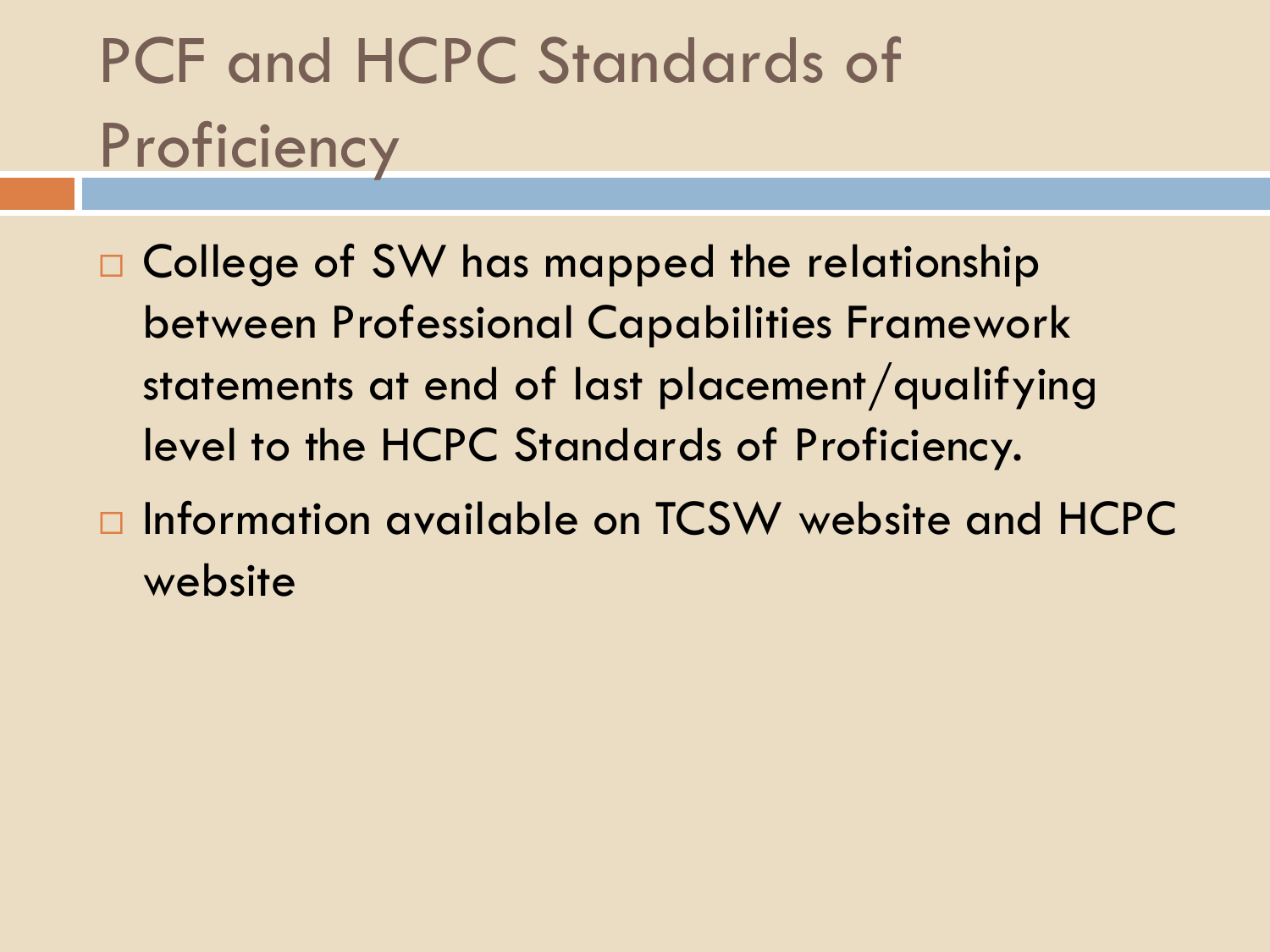#### CPD audit process – link to registration **(from HCPC)**

- •At each registration renewal, registrants self-declare that they continue to meet HCPC's standards of CPD
- Sample audits of 2.5% of registrants are taken at random
- Each selected registrant must submit a CPD profile
- Profile must provide details of their CPD for the previous twoyear registration period
- To stay registered, you must prove you meet HCPC's CPD standards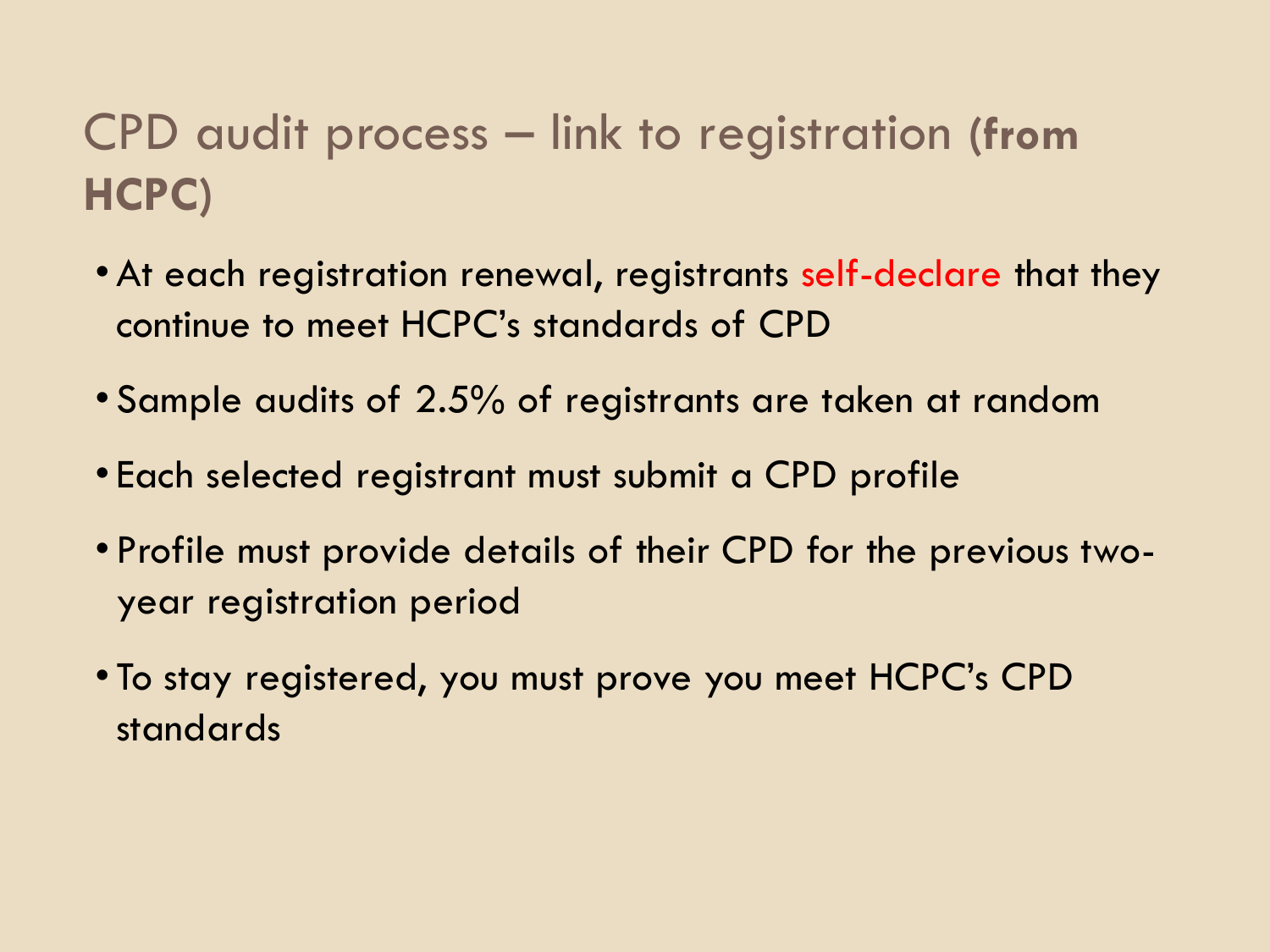## CPD Logs

- NQSWs how is CPD being recorded? Do
	- employers require a specific template to be used?
- □ Does it include range of learning activity?
- □ BASW template: Found at: [www.basw.co.uk](http://www.basw.co.uk/)
- □ CPD log should record date, detail of learning activity and brief reflective statement of what was learned and how it would improve practice and benefit service users.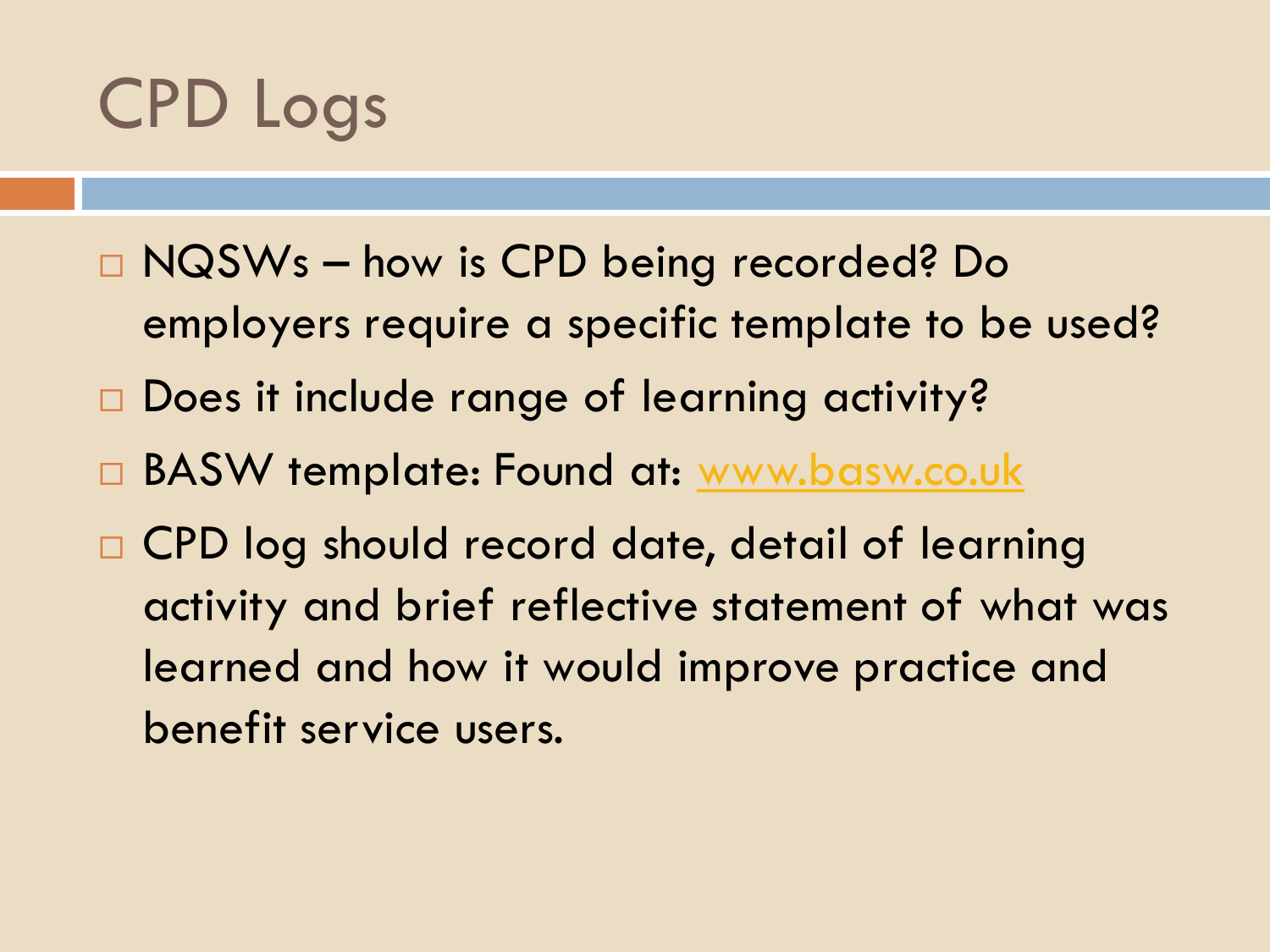### HCPC website

#### □ [www.hcpc-uk.org/registrants](http://www.hcpc-uk.org/registrants)

- $\Box$  Templates for CPD log and profile
- CPD profile examples
- □ CPD Presentation explaining CPD, the five standards and the audit process
- □ Responsibilities of Registrants
- Written clarification of standards
- CPD evidence examples
- CPD activity examples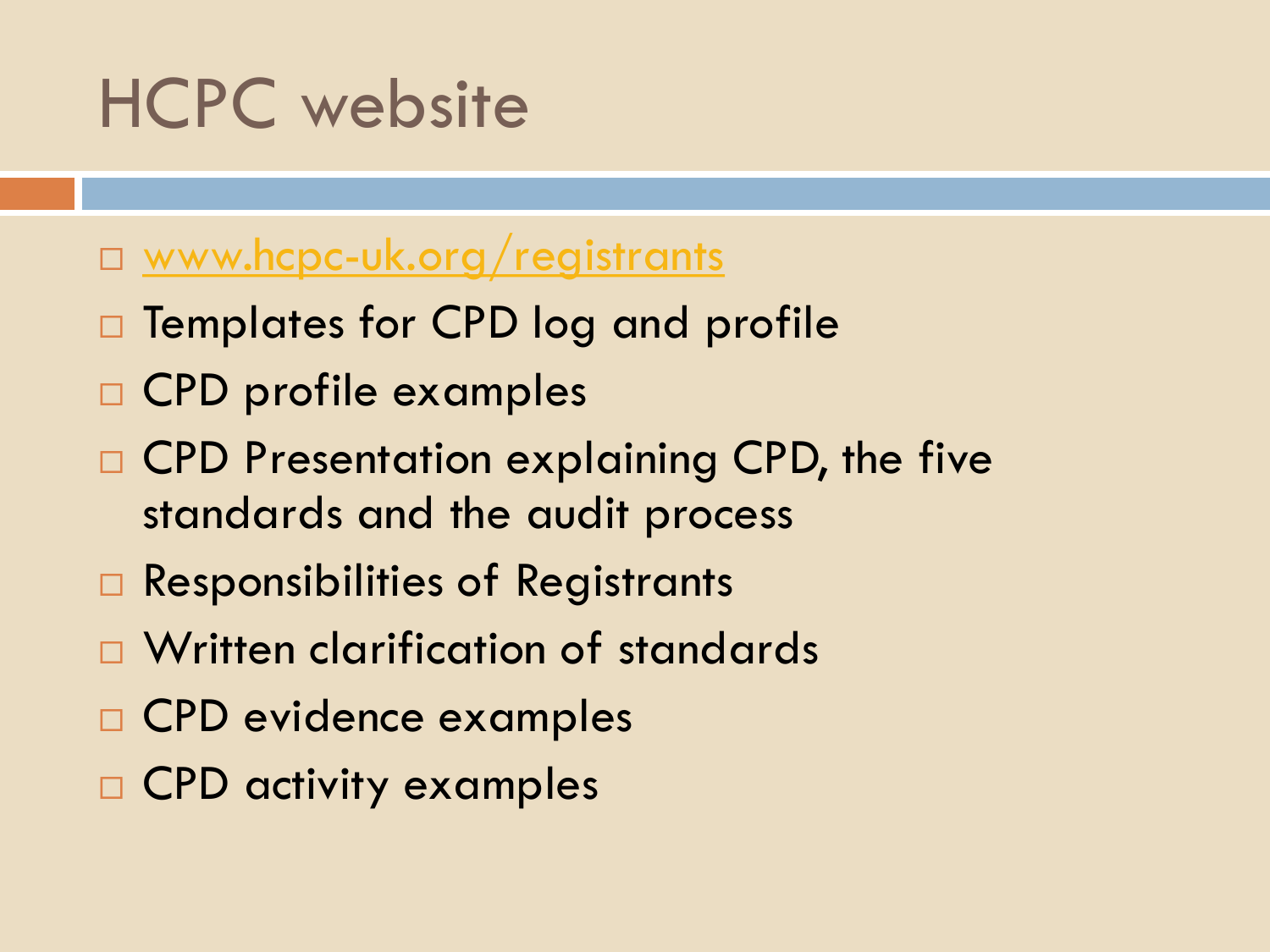#### CPD Profiles planned/accepted at April 2013

| Type of service                  | <b>Stage in career</b>                                                                                                                                 |
|----------------------------------|--------------------------------------------------------------------------------------------------------------------------------------------------------|
| <b>Children and Young People</b> | Early career<br>Mid-career:<br>Social work practitioner - youth justice<br>Senior<br>Manager                                                           |
| <b>Adults</b>                    | Early career<br>Mid-career<br>Senior:<br><b>Experienced forensic social worker</b><br><b><u>Senior practitioner disability services</u></b><br>Manager |
| Independent Social Worker        |                                                                                                                                                        |
| Other                            |                                                                                                                                                        |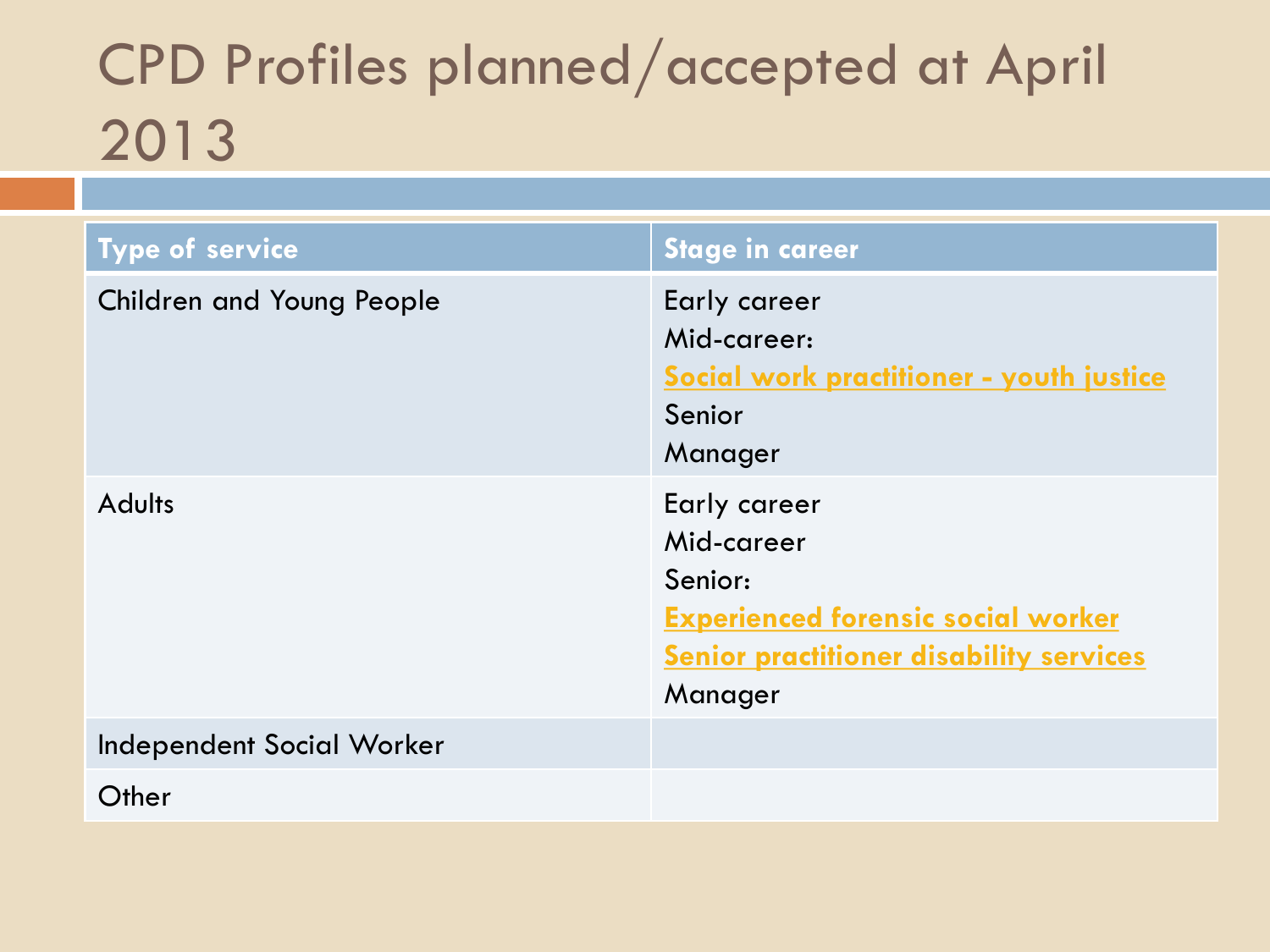### CPD Profile Structure

- List of CPD activities (for last two years)
- Summary of recent work (for last two years) 500 words
- Statement of how standards have been met 1500 words
- Supporting evidence only for the example activities you write about in detail

• NB: Templates and examples are available on HCPC website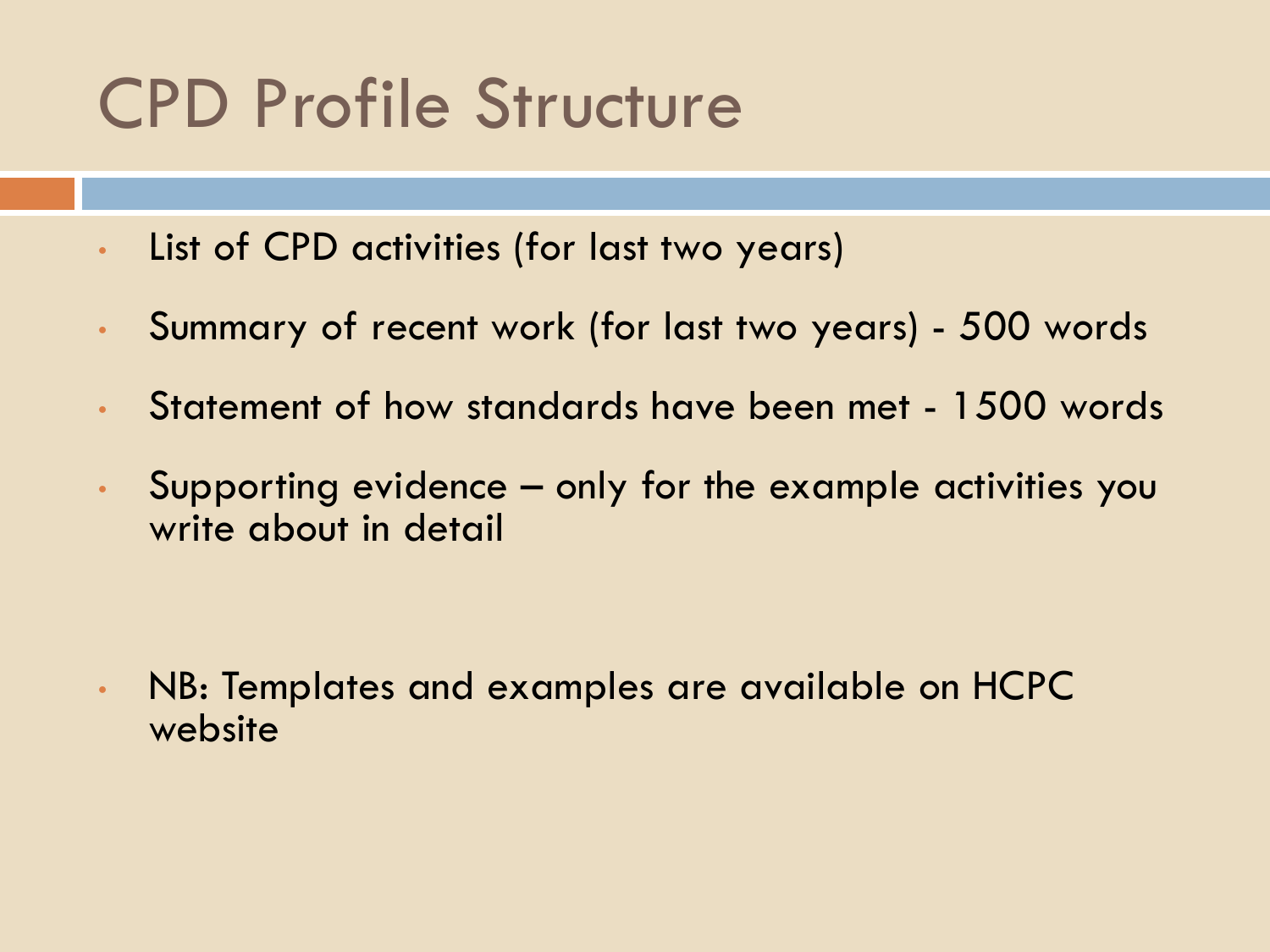### What are learning activities?

- □ HCPC guidance see:<http://www.hcpc-uk.org/registrants/cpd/evidence/>
- □ Work based learning: learn by doing, supervision, project work, *in-service training, discussions with colleagues, shadowing.......*
- Professional Activity: *lecturing, expert witness, research, presentations, mentoring, being promoted ........*
- Formal/educational: *courses, FE, writing articles, accredited courses, conferences........*
- Self directed learning: *reading, reviewing books, internet/TV, keeping file of your progress*
- Other activities: *Public service, voluntary work*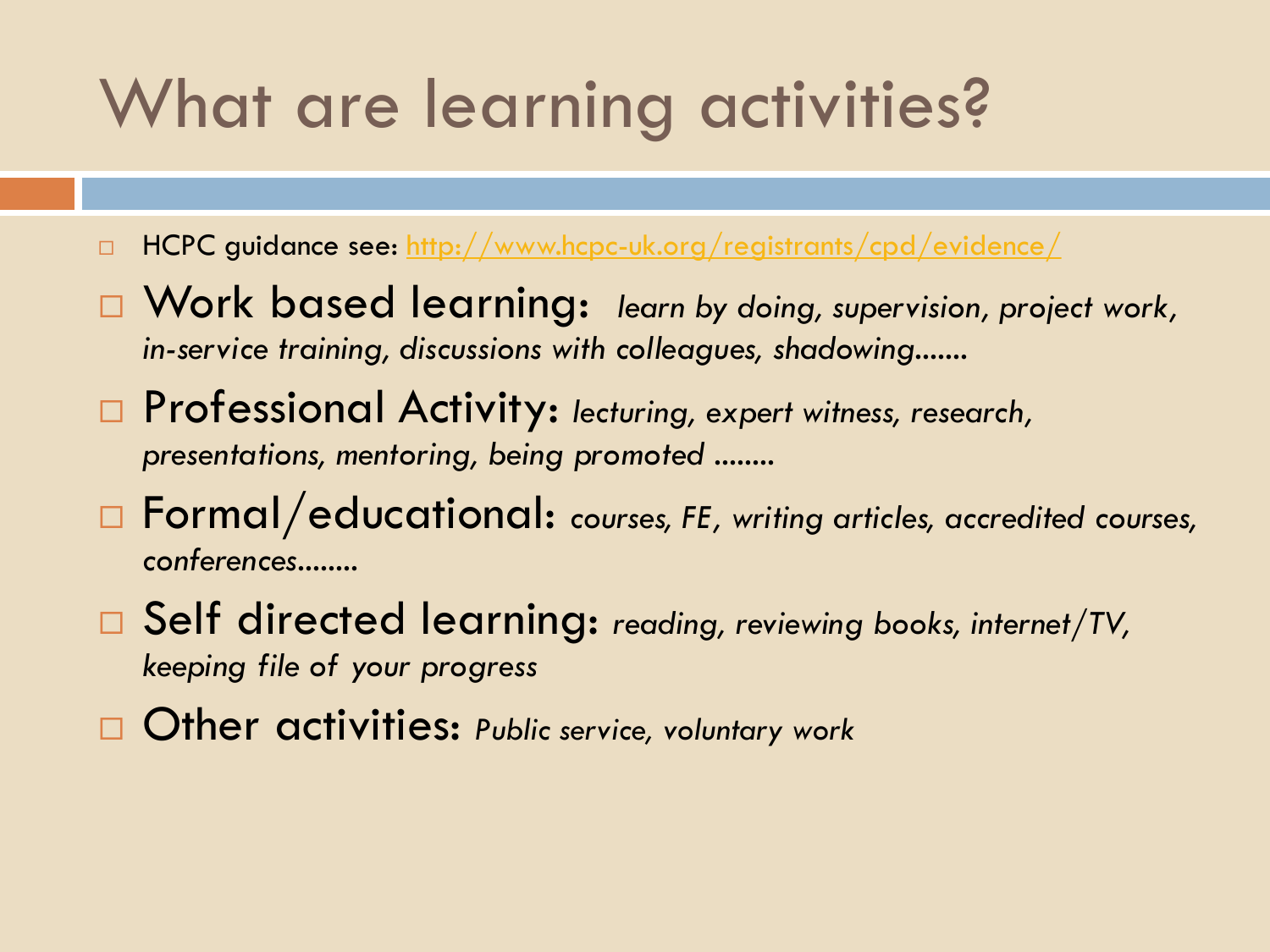#### What types of evidence are there?

 Things you may have produced – *e.g. Leaflets, policy document, business plans...........*

□ Materials demonstrating reflection and evaluation of learning and practice – *e.g. Appraisal, supervision notes, evaluation of courses.......*

 Materials acquired from others – *e.g. Certificates, letters from clients..........*

*See HCPC website for full lists of Learning Activities and types of evidence*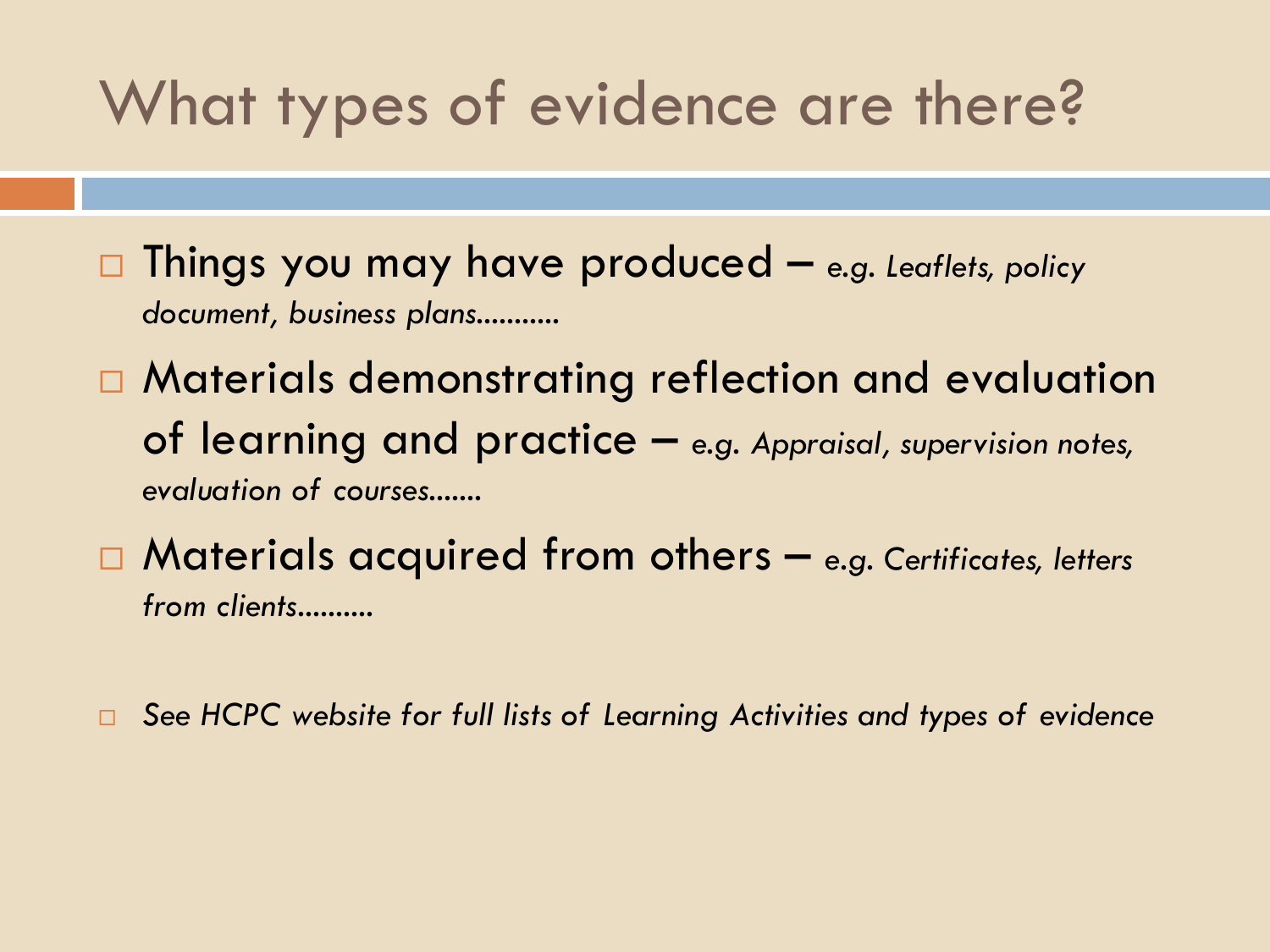What the assessors look for in your supporting statement

□ Have you completed a mixture of learning activities?

□ Has your CPD activity contributed to the quality of your practice and service delivery?

□ Has your CPD activity benefitted your service users?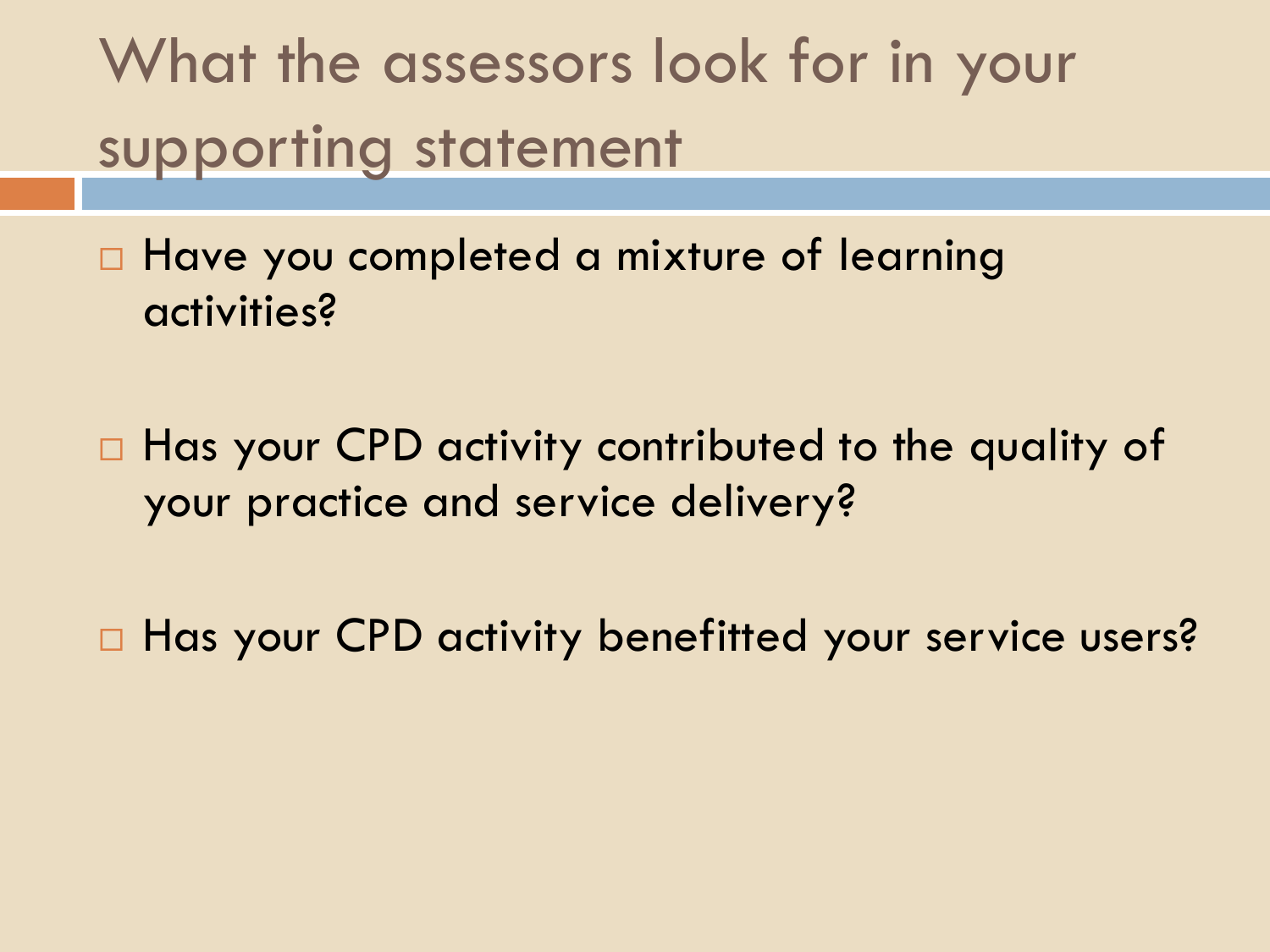### Developing your profile

- Choose 3-5 examples of different types of activities you have completed to discuss in detail
	- **Work-based learning** e.g. in-service training, audit of patients
	- **Professional activity** e.g. mentoring, professional body membership
	- **Formal/educational** e.g. attendance at conferences, courses
	- **Self-directed learning** e.g. reading journals, internet research
	- **Other** e.g. voluntary work, public service
- Give concrete examples of how you have applied your learning in your practice
- Tell the assessors what aspects of your learning benefit your service users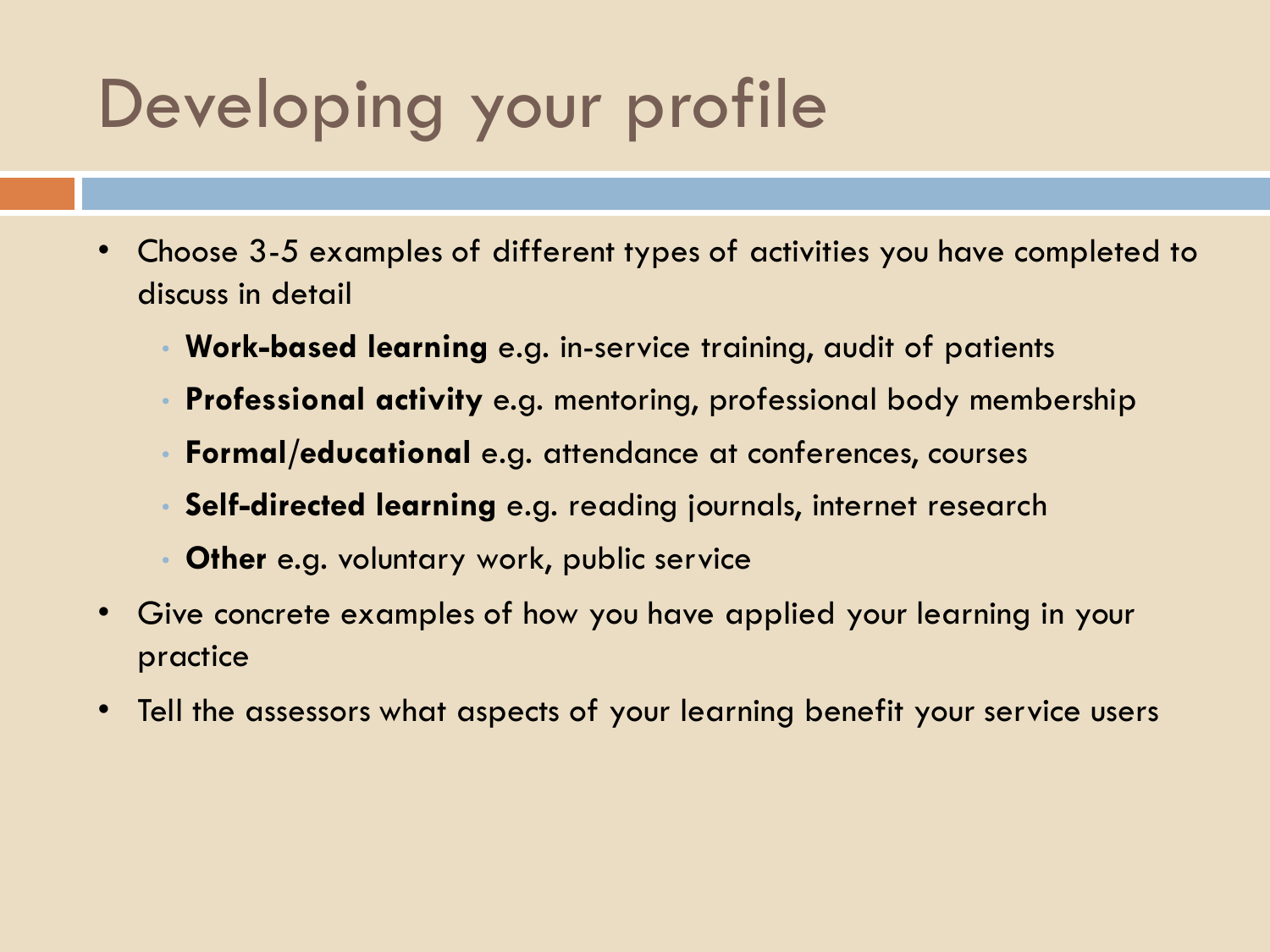#### Demonstrating standards 3 and 4

- **Activity contributed to the quality of your practice and service delivery**: *specific skill/knowledge, reflective practice exercise, updating training,*
- **Activity benefitted the service user**: *you were more confident and providing better care, you have changed your practice which has benefitted the service user, feedback obtained from service user, service user's desired outcomes achieved*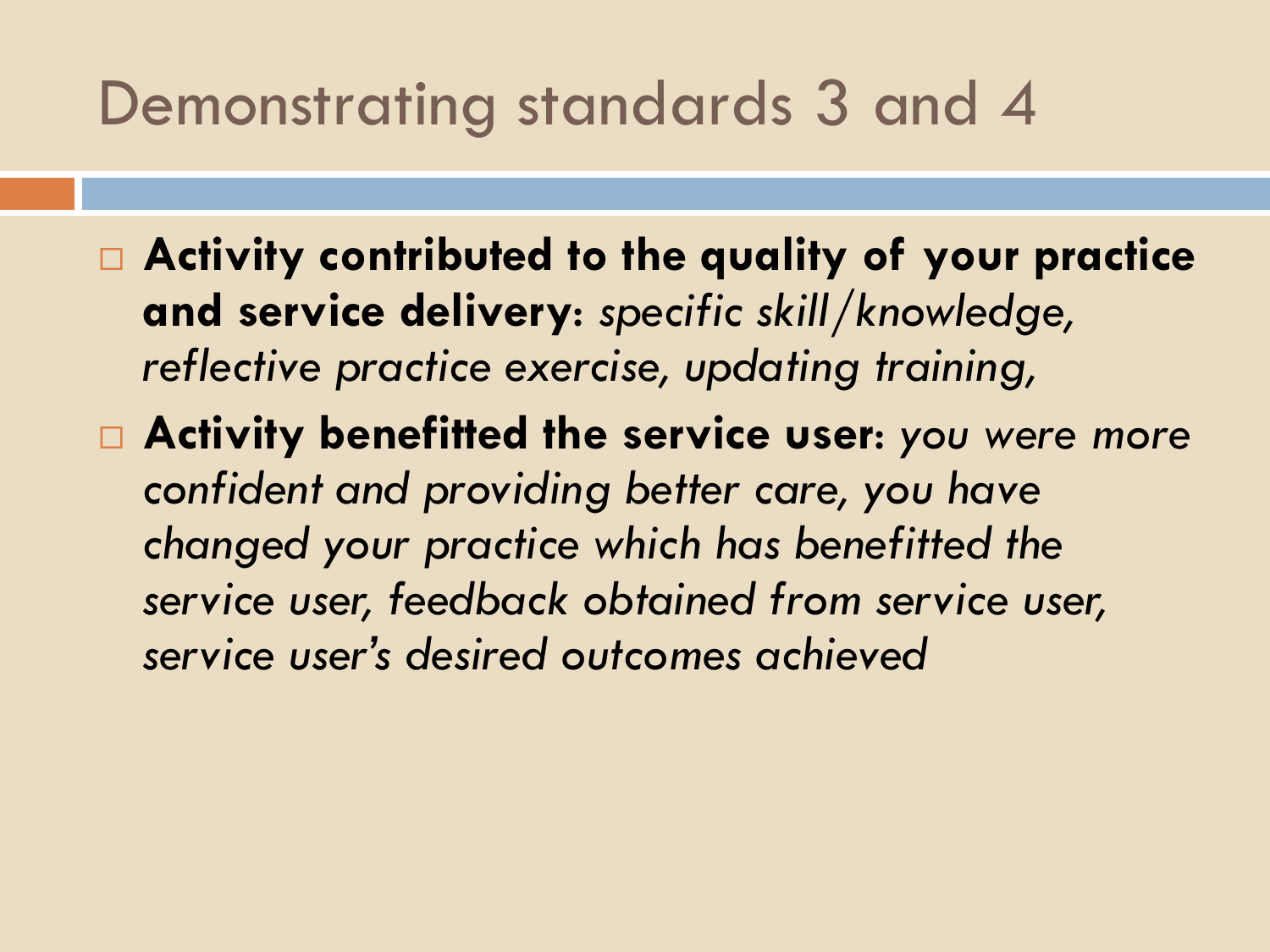### Portfolio for CPD log and evidence for profile?

- $\Box$  Hard copy likely for some evidence such as certificates and letters and may still be main choice of some professionals and specialist portfolios such as AMHP, Practice Educator
- □ Electronic copy good for CPD record, CPD profile and collection of some evidence
- □ Combination of both? May be only way of meeting needs of HCPC, Employer and specialist requirements for roles such as AMHP
- □ Some employers might provide format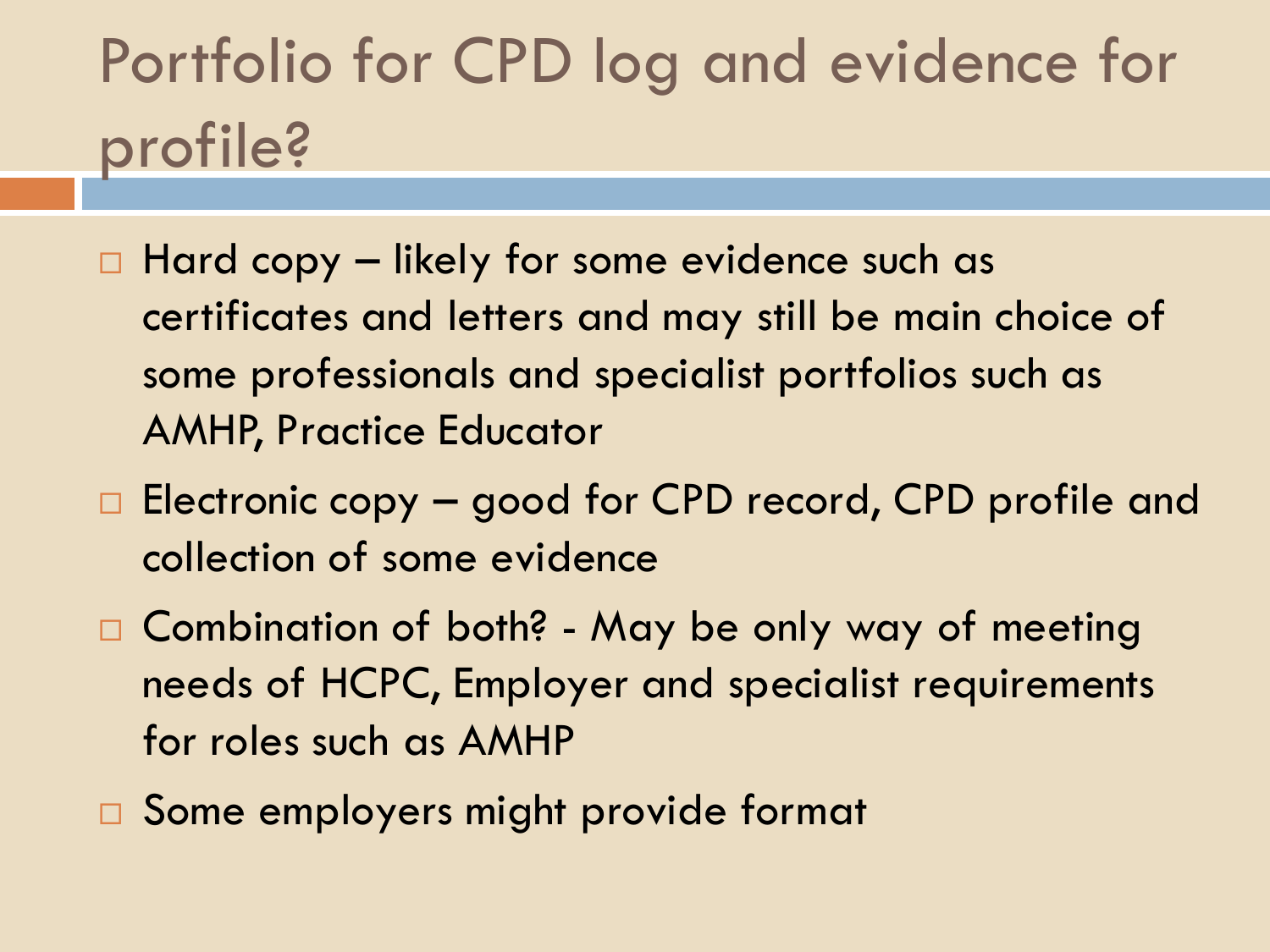#### Assessment of the profile

- □ Your profile will be assessed by HCPC CPD assessors
- $\Box$  The assessors are "HCPC partners" senior members of the professions regulated by HCPC
- $\Box$  They work in pairs on CPD assessment days run at the HCPC
- At least one (usually both) will be a member of your profession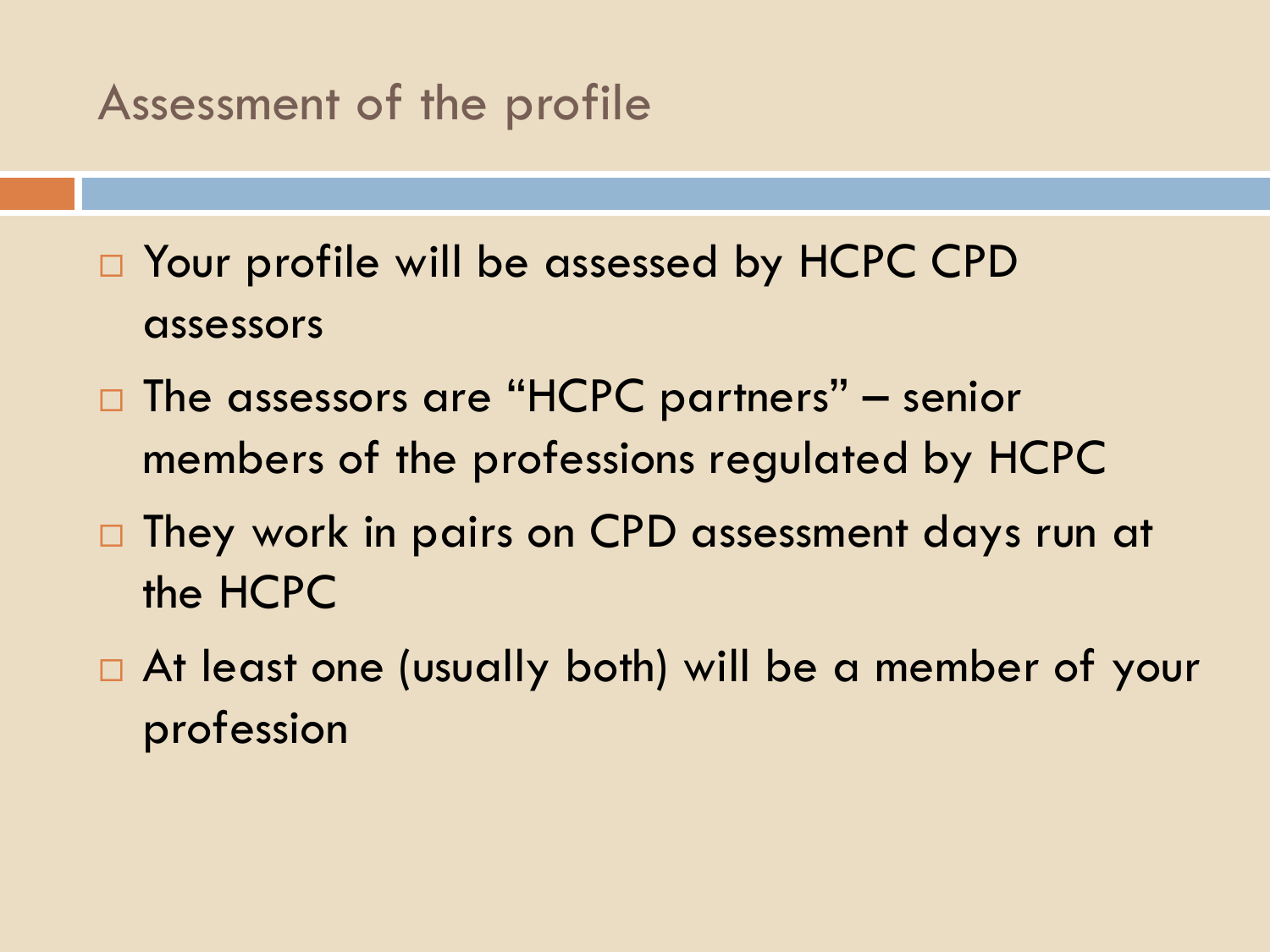#### Audit process

- Notification sent out at same time as renewal notices
- $\Box$  3 months to submit profile reminded after 2 months
- $\Box$  If incomplete 28 days to resubmit completed profile
- Assessors may request 'further information' 28 days to reply
- $\Box$  Assessors may give 'further time'  $-$  3 months to address shortfalls
- $\Box$  If registrant does not meet standards registration not renewed
- □ Decision subject to registration appeals procedures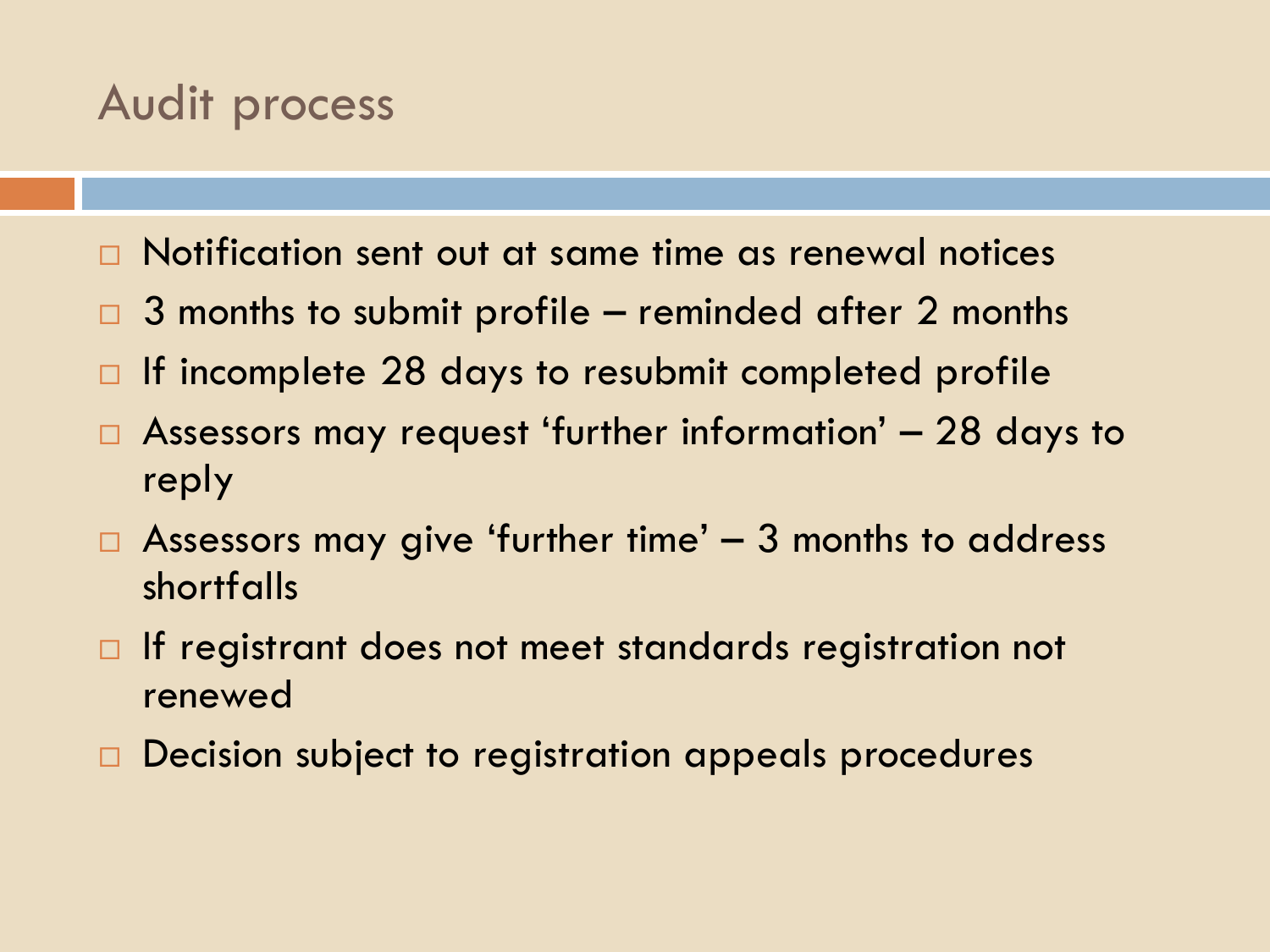#### Audit outcomes

| Accepted                         | CPD profile met the CPD standards                                                                                    |
|----------------------------------|----------------------------------------------------------------------------------------------------------------------|
| <b>Deferred</b>                  | Registrant requested to defer (put off) their audit due<br>to unavoidable circumstances                              |
| <b>Deregistered</b><br>voluntary | Registrant requests removal from the Register                                                                        |
| Deregistered lapsed              | Registrant removed from the Register as a result of<br>non-payment or completed renewal form not returned<br>to HCPC |
| Removed                          | Registrant removed from Register as a result of not<br>meeting the CPD standards                                     |